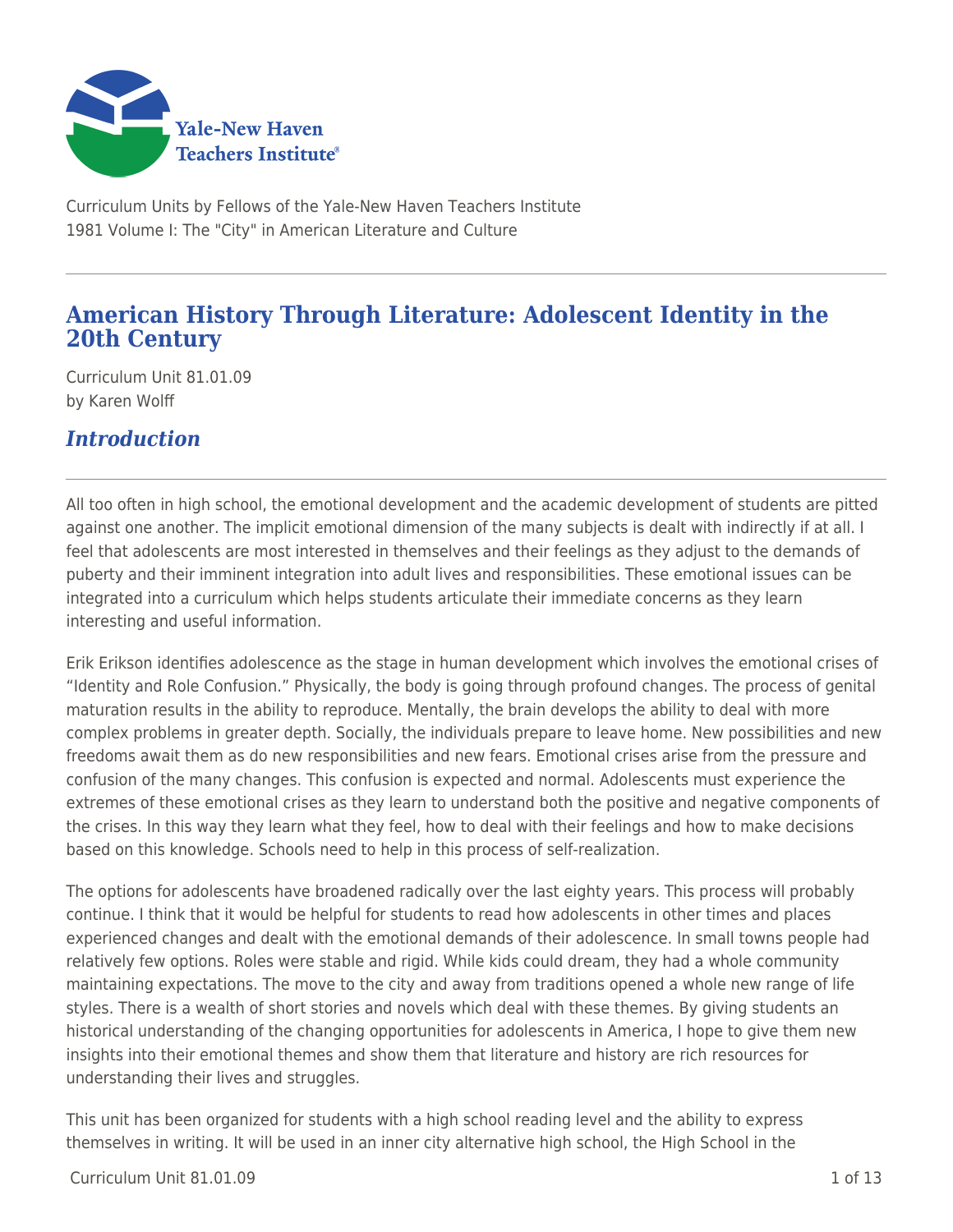Community. The class is interdisciplinary, English and American History, and it meets daily for three hours. The course lasts eight weeks. The unit will be used as half of the daily period. I have focused on the historical and psychological issues which students have raised with me most frequently over the last ten years. Although I do have a particular student body in mind as I organize this curriculum, I do feel that the approach and much of the content would be useful in many different settings.

#### *Objectives*

I have four objectives for this unit. The first is to give the skills to read literature as a resource for understanding historical change and gathering information about how other people experience emotional issues similar to those the students are experiencing.

The second objective is to give students a broad outline of the major changes in American life in the last eighty years. In addition to learning the significant dates and events, I want them to understand how these events changed people's views of life.

The third objective is to teach students to identify the emotional issues of adolescence. Reading about the lives and experiences of other people can often help students understand and deal with their own.

The fourth objective is to teach certain academic skills in reading and writing. These will be described in the strategies section of the unit.

#### *Strategies*

Literature is a resource for understanding historical change and its impact on people's lives. There are many ways to teach history. I have chosen to focus on reading literature because I want to put the lives of ordinary people at the center of the study. I want students to see that people make history and that their lives and life choices shape history. I want students to see that people have written stories about their real experiences and feelings. These stories are both interesting and informative. They make history come alive and destroy many stereotypes about people and their historical realities.

The stories I have chosen are about how people experience their lives and deal with their personal issues. These experiences will be discussed and analysed from an historical and psychological perspective. From this work I want students to learn that their life experiences can also be understood from different perspectives and that developing an understanding for these perspectives can help them make their life choices. There is real power in being able to describe and understand one's own experiences and feelings.

The stories I chose for this unit meet two requirements: 1) they give a feeling for an historical period; 2) they speak to a significant issue in adolescent behavior. They are organized in chronological order. Each week we will work with a different story, studying it in depth through understanding the historical and psychological contexts.

By historical context I mean the major historical developments which shaped the issues raised by the story being studied. The historical issues of the 20th century are vast. I feel that the most significant issues for my students are industrialization; urbanization and class differentiation; wars; the depression and the creation of the welfare state; the Civil Rights Movement; the changing roles for men and women; and the growth of a critical spirit. These changes grew with the development of American capitalism and have influenced the students' lives directly.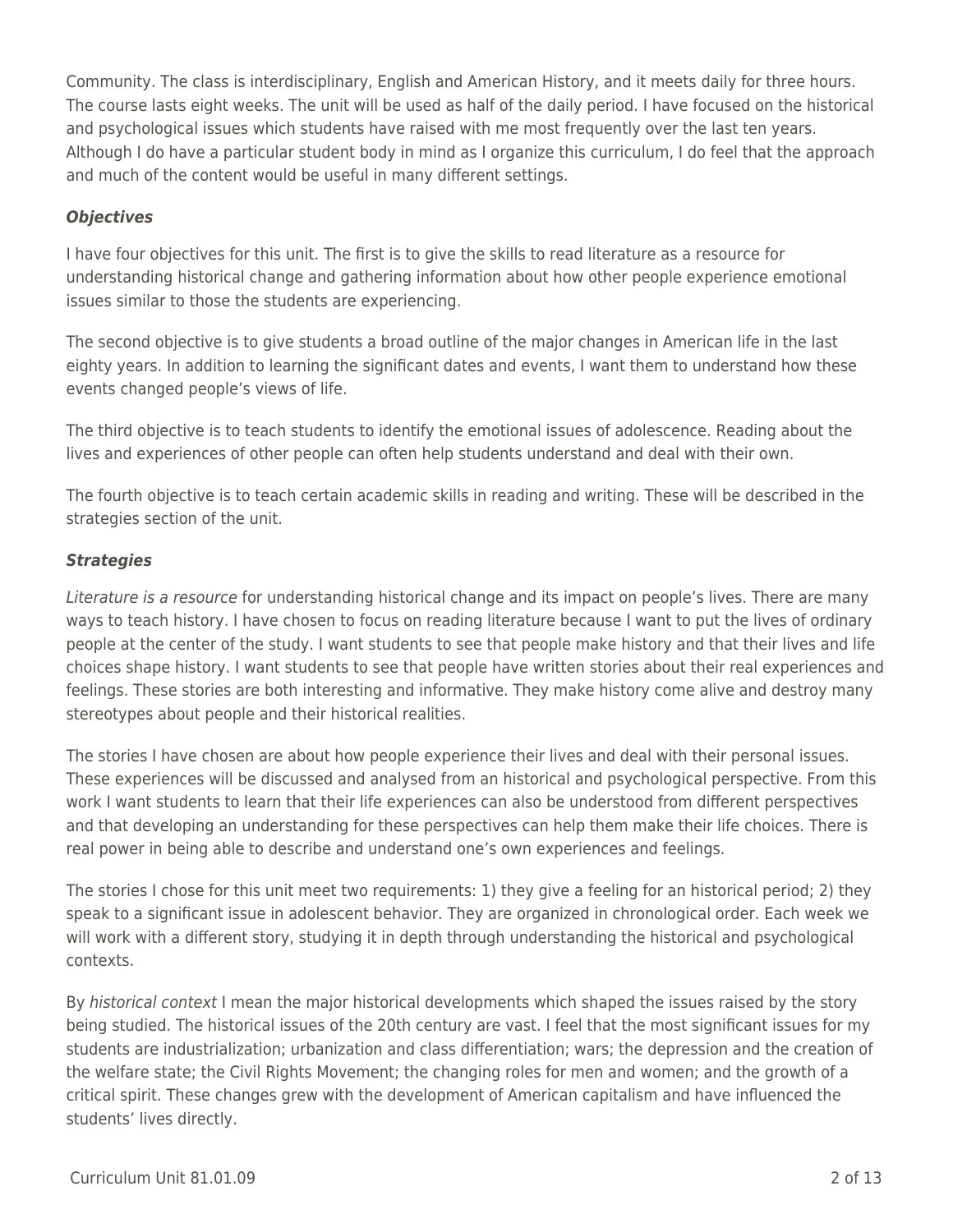I will give weekly lectures on these topics, Students will be expected to take notes. Reading assignments from an American history text book will also be required. I will use These United States by James P. Shenton, Judith R. Benson and Robert E. Jakoubek (Boston: Houghton Mifflin and Company, 1978). There will be weekly quizzes on the historical information.

The *psychological context* is the identity development of adolescents. These too are vast. For urban youth, however, there seem to be certain overshadowing concerns: the cost of survival and upward mobility; family relations; sexual and racial identity; the control of intense feelings; and the drive for social change.

These issues are raised in the stories I have chosen. In class discussions students will be asked to talk about their reactions to the stories. From these discussions the class will identify specific psychological issues that are meaningful for them. They will then be given a writing assignment based on these ideas. These assignments will be structured to allow for creative writing. The following day the assignments will be read out loud in class. This sharing of thoughts and feelings will allow for further identification of the common issues for adolescents.

The *skill development* in this unit will involve reading, writing, and discussion. There will be vocabulary development based on words from the stories and the use of historical and psychological concepts in class discussions. Students will have weekly writing assignments from which they will learn to write summaries, essays, and creative stories. They will be expected to take notes on the lectures and pass quizzes on the information from the lectures and the textbook. Students will also be expected to read each story twice, once at the begining of the week and again at the end. This will encourage them to see that studying a piece of writing carefully from different perspectives adds to the understanding and appreciation of the story.

The week will look like this:

|                                                  | In class                   | Homework                                               |
|--------------------------------------------------|----------------------------|--------------------------------------------------------|
|                                                  | Monday: Vocabulary Work    | Write sentences for vocabulary                         |
|                                                  | Introduce story            | Read story                                             |
|                                                  | Tuesday: Class discussion: | Writing assignment:                                    |
|                                                  |                            | Draw out students reaction Answer questions on content |
|                                                  |                            | Psychological context Write summary of story           |
| Wednesday : Lecture: Creative writing on a theme |                            |                                                        |
| <b>Historical Context</b>                        |                            |                                                        |
| Thursday: Read creative writing in Reread Story  |                            |                                                        |
|                                                  | class                      |                                                        |
| Friday:                                          | Quiz :                     | Rewrite, correct and organize                          |
|                                                  | Vocabulary                 | week's unit to be handed in                            |
|                                                  | History                    | on Monday for final review.                            |
|                                                  | <b>Short Essay</b>         |                                                        |

#### *Course Content*

1. Micheal Gold, Jews Without Money (New York, 1930), pp. 25-37.

Summary : This segment of Jews Without Money contains a series of descriptions of characters living on the Lower East Side of New York City at the turn of the century when the author was living there. He describes Kid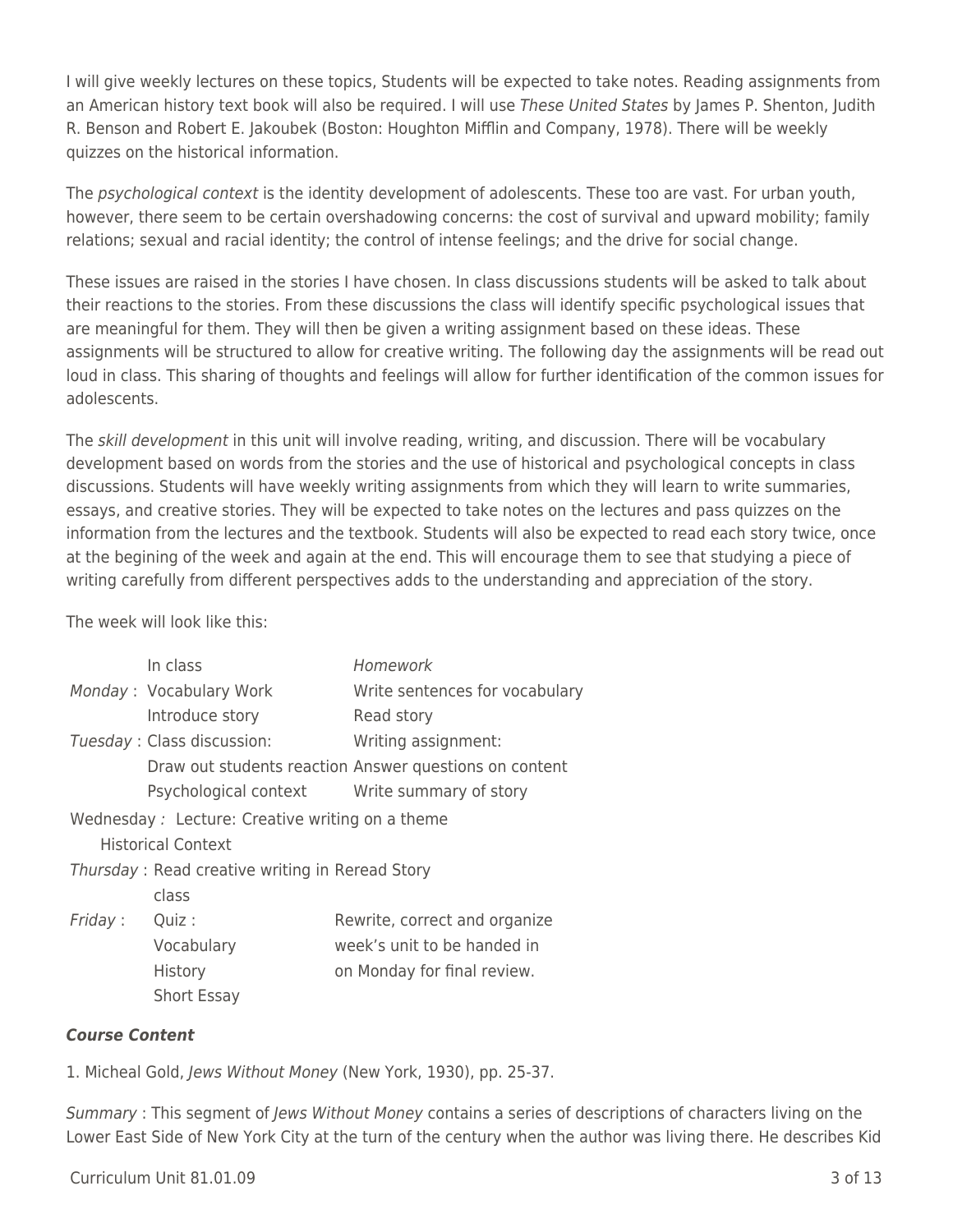Louis, the local tough who specializes in seducing young virgins; Harry, the Pimp, the assimilated Jew who takes care of "his girls" during the day and returns home to his respectable family at night. He is a Tammany Hall supporter. Suzie, the suffering prostitute; Ida, the "Madame"; Mr. Zunzer, the Jewish slum landlord. I included a section that describes the author's reaction to school as a threat to his ethnic identity. The street gang leader, Nigger, acts out these feelings for his friends.

Historical Content : Ghetto life and ghetto ways of survival are significant aspects of modern American life. Minorities, other migrants and immigrants have all lived through slight variations of these themes. The process of industrialization shaped the urbanization and the life styles at the turn of the century. As big business flourished, the large influx of immigrants and other cheap labor enabled immense capital accumulation and great class divisions. It is important to understand who came to the ghettos and why.

Psychological Context : Life in the ghetto has two distinct and contradictory functions. It was both protective and destructive. People were thrown together in poverty and desperation. They learned to survive together. However, survival often forced people to be brutal. Desperation often determined values. Most emotional issues and life choices were determined by the immediacy of survival. The only way out, assimilation into the mainstream, required rejection of both the good and the bad aspects. Assimilation was costly and often created hard, cold people.

### 2. Kate Chopin, Desirée's Baby

Summary : Armand Aubigny marries Desirée after falling in love with her when he sees her sleeping in the sun. They have a child, a son. As the child grows, it is clear that he has black blood. She had been an orphan, deserted as an infant. The husband accuses Desirée of being part black. She accepts her fate and disappears with the child. But the story ends with a twist—Armand too has a hidden past.

Historical Context : Racial issues are a crucial part of American life. Racial mixing has not been overtly accepted though it has occurred frequently. Though this is a particularly stark story, it does present a view of the more victorian views of women. Women were possessions of their husbands. Once rejected in her society, she had no place to go. Money could not compensate for social values and standing.

Psychological Context : Passion can drive people to take chances in life. Passion is often played off against the search for stability. Security appears more constant; passion more erratic. But often this is more apparent than real. Armand and Desirée are passionate people. They act with extreme feelings in love and in rejection. Racial identity is a confusing issue. Is it determined by internal values or external skin color? Marriage and intimacy involve learning about and accepting others. Race has a particular power in our culture but there are many other hidden secrets which become known only after people have been together for a while. What can be known between individuals? How does this knowledge develop? What is the cost of intimacy?

### 3. Toni Morrison, Sula

Summary : Shadrack, as a young man of 20, went off to war in France. During the war he saw much violence and death. He was shot in the foot, went into shock, and returned to his hometown in Ohio. He was a deeply changed person. At 22 he was a person who no longer knew who he was. Once home he established a new identity for himself. He instituted National Suicide Day and it became his reason for living. Every January 3, he would walk through town with a cowbell and a hangman's rope telling the people that this was their only chance to kill themselves or each other. There is a poignant description of his sense of powerlessness and fear of loss of control.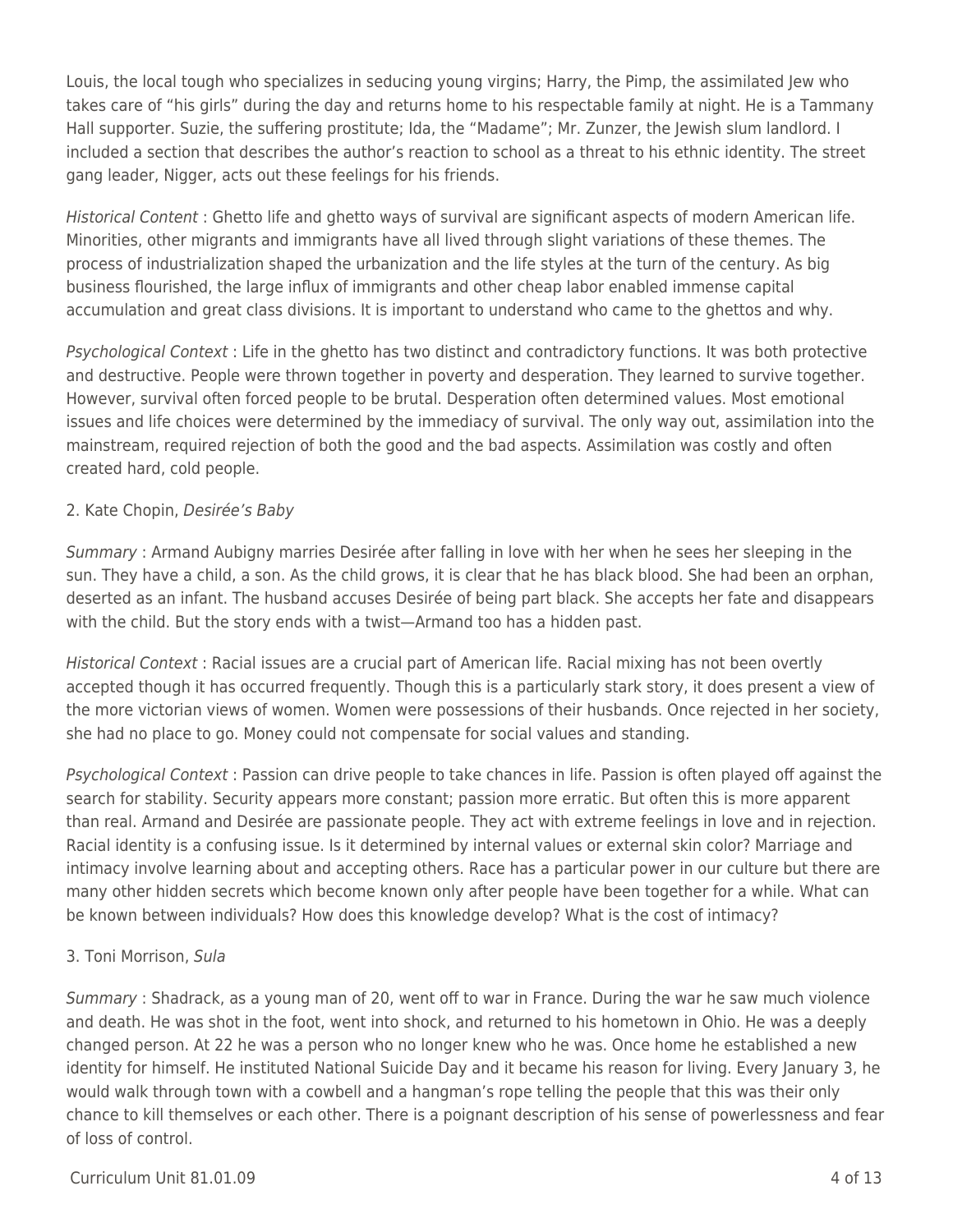Historical Context : Wars are not just dates but have real profound effects on individuals. Soldiers leave home and fight for their country. Then they return having survived their experiences essentially alone because the other people around them have had such different lives. This is a universal issue whether after the two World Wars, the Vietnam War and the Korean War. For that matter, when individuals have experiences that are different from those of the people around them, they often lose a sense of cohesion and belonging.

Psychological Context : Shadrack left for the war a young man and returned consumed by the fear of death and the loss of control. He dealt with this fear by making a place for these feelings in his scheme of life. Could he have done otherwise—run from these fears or deny them? National Suicide Day was a way for him to take control of his fear by focusing on one day a year.

### 4. Tillie Olsen, I Stand Here Ironing

Summary : In this short story the author reminisces about her life as she struggled to raise her eldest daughter, Emily. She describes the desperation after being deserted by her husband and being left with four small children. She went to work. Emily is left with relatives, then in a day care center, and then finally in a home for children. When her mother could afford to take her back, she is a stiff lonely child. The mother and Emily try to reestablish a relationship, but it is very difficult. Emily has trouble in school until she finds recognition in acting. There is a constant sense of helplessness as the mother remembers lost moments, unspoken feelings, and the growth of their separation.

Historical Context : Family Life has been seen as the backbone of American life. But often it is disturbed or altered by desertion death or changing economic circumstances. The depression of the 30's saw 1/3 of the American population unemployed. Women who had traditionally stayed home to raise children were forced to work. There was no social welfare or other forms of state assistance. The subsequent development of the welfare state was important. The welfare state maintains a reserve work force which can be called in for emergencies and helps keeps the cost of labor down. This is an important concept for the students to understand. Another issue touched upon is the new consciousness of the effects of the Atomic Bomb. The vision of Hiroshima and Nagasaki introduced the sense that maybe people should live for the moment since mankind could now totally destroy itself with but a few bombs. Survival from want was replaced with a sense of living for the moment.

Psychological Context : What is the relationship between a mother and a daughter but a series of experiences seen differently by the two participants? Each is captive of their circumstance, both physically and mentally. The mother can look back on her mistakes. Nevertheless the child has developed into a person in its own right. How and when does a child bloom? Who determines her success or failure? How much of her is determined by her age and social environment? As Olsen suggests, maybe all one can do for children is to give them a sense of themselves so that they can believe in themselves. Separation from parents and friends is a crucial aspect of adolescent growth.

### 5. Arthur Miller, Death of a Salesman

Summar y : In this segment of Miller's play Biff and Happy, Willie's two sons, are discussing and comparing their lives. Both are over thirty and feel lost and discontent, though for different reasons and in different ways. Biff is 34. He has wandered around the USA and has tried many different kinds of jobs but feels restless whenever he tries to settle down. He is now coming home to try and settle down. He doesn't know what he wants but he continues to dream the dreams of his adolescence. Happy has suceeded in business. He has a stable, respectable job, earns good money and has many fancy women. He still feels that something is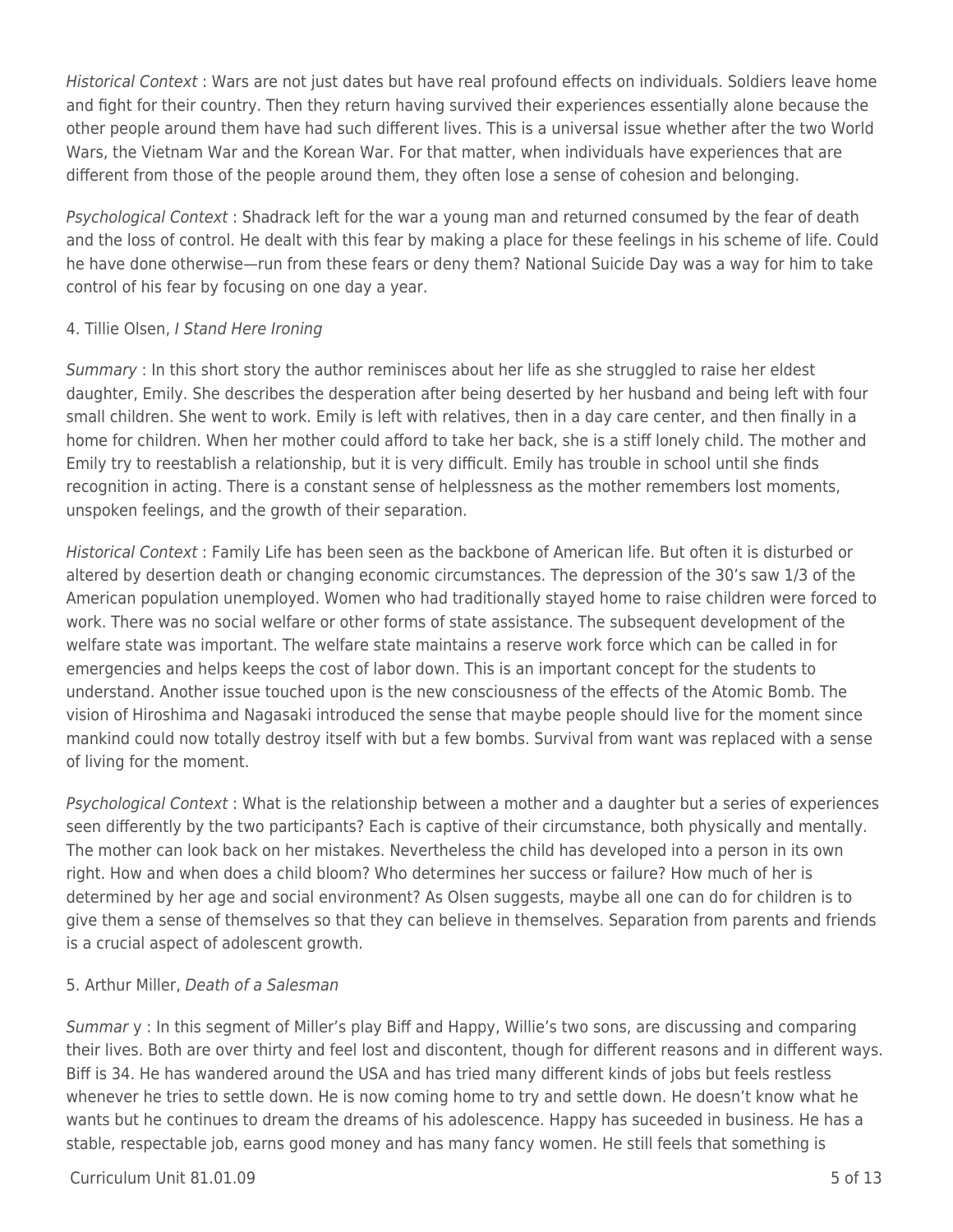missing. He always goes after what other people have but only feels successful in competition rather than because he knows what he wants. He feels lonely and empty. As they compare their choices they dream together of getting away and/or settling down. They live for the future.

Historical Context : The Second World War had established America as the most powerful country in the world. The expansive economic development due to the Cold War and the defense industry had brought a general sense of prosperity and purpose. We had saved the world from Fascism and Communism. Now we were ready to show the world a real solid middle class capitalistic society.

Psychological Context : Neither Biff nor Happy can find "happiness and meaning" in their lives. They represent the conflicts that arise when external need for survival no longer determines choices in life. How then does one decide what will make them happy or satisfied? Happy strives to have what his colleagues have but is not satisfied with his success. Biff rejects the accepted norms but feels detached. Both toy with the idea that marriage will force them to settle down—again an external motivation. But is that who they are and what they want? What is success—an internal or external goal?

### 6. Ernest Gaines, Bloodline

Summary : This is an incredibly powerful story about a mulatto man who returns to the plantation he was born on. Cooper is the son of a Black field worker and the white plantation owner, Frank Laurent, a mean dominating person. Both parents are dead and Cooper has returned to claim his birthright. His mother died a few years after she was forced off the plantation with her son and husband. Since the age of 14 Cooper had wandered the United States and experienced and witnessed incredible suffering. He now returned to the plantation as a conquering general (lacking an army). The confrontation is between Cooper and his uncle, who explains that he will abide by the rules of the racist society though he doesn't necessarily feel in agreement with them. The plot centers around the fact that the uncle wants to meet Cooper but Cooper refuses to enter the plantation house through the back door. The uncle sends larger and larger groups of Black plantation residents to get Cooper but each group gets severely beaten. Finally the uncle, old, sick and weak, goes to where Cooper is staying in the Black quarters. The story includes wonderful character descriptions.

Historical Context : Even after the slaves were freed, plantation life and customs survived. This story takes place in the 1930s in Louisiana. The values and the ways of behvior of the Old South are maintained since neither Blacks nor whites know any other way. Oppression is both violent and subtle. People developed many different ways to cope though these ways were different for Blacks and whites. The old ways were dying with the older people; the young were moving North. New ways were not being developed. They were still in the form of fantasies and theories. The North had different rules but it is just as brutal and racist. These dynamics were brillantly represented in this story.

Psychological Context : The question of birthright focuses the issues in this story. Is a mulatto half Black or half white? Is Cooper his father's son or his mother's son? Having been forced from his home and family, is he freed from his slave heritage or is he a slave to it? Can one fight back and change the rules of society? At what cost? Is there real choice in life?

### 7. Alice Walker, Everyday Use

Summaay : Dee has received a scholarship to a school in the big city. She returns home to her mother and sister, Maggie, for a visit. This story is told by her mother who is comparing Dee, the successful daughter to Maggie, the daughter who stayed home. Dee returns filled with the new African nationalistic ideas. She has

### $Curir$  Unit 81.01.09 6 of 13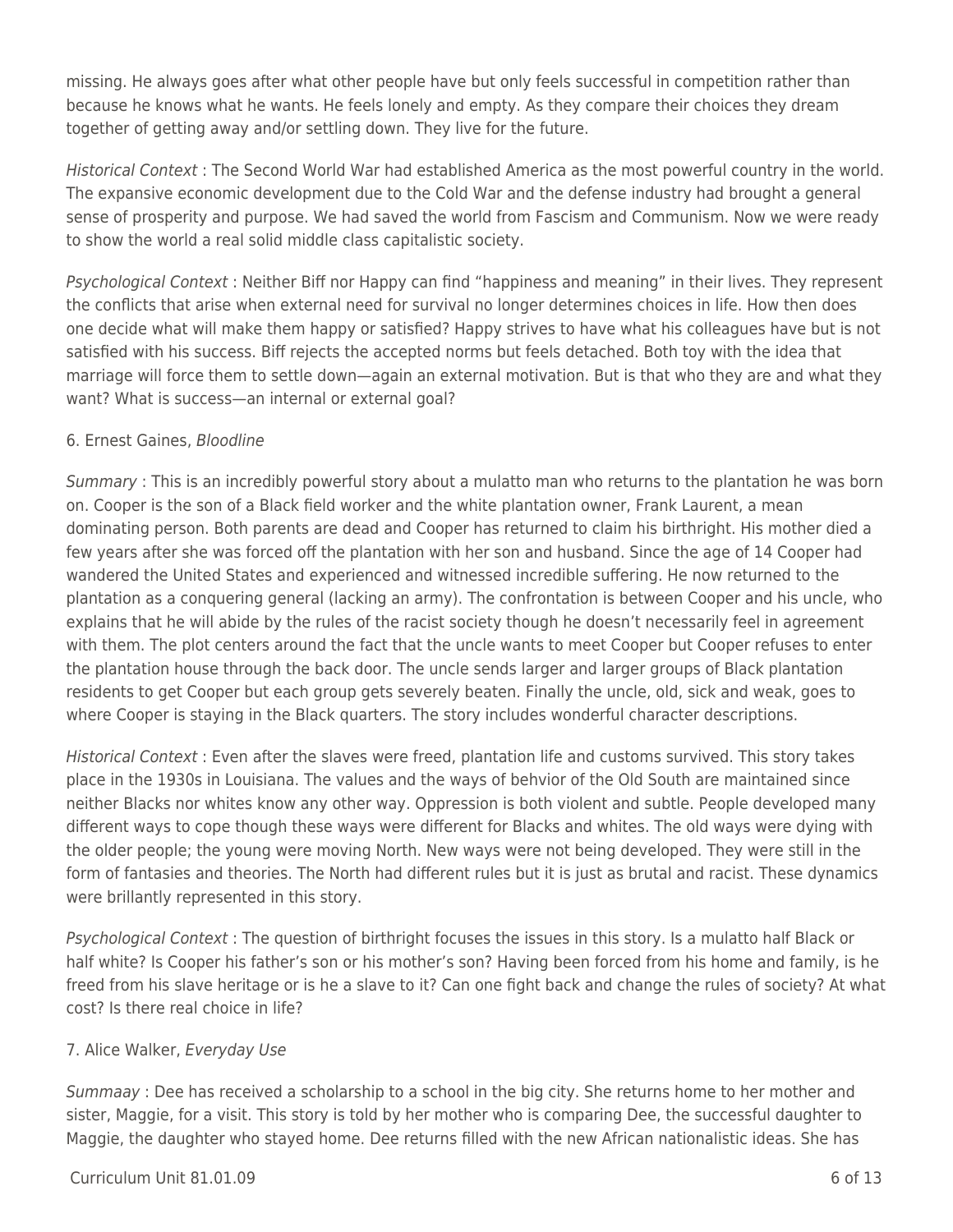changed her name, no longer eats her mother's cooking because it contains pork, and views her family's life and possessions as quaint. Finally the mother realizes that Maggie is more of her even though she is withdrawn and ugly. Maggie can still respect and feel her roots with self-respect and does not need to romanticize them.

Historical Context : Racial identity has been a constant issue in America. At various times, different movements have grown up. There have been two major tendencies: integration and separation. Though they share a common background and a common anger, they have different interpretations of the cause of American racism. Was the oppression caused by economics of the innate hatred between the races? It is important to understand these issues and know the names of the major movements and their proponants: Garvey and the Back to Africa Movement, The Black Muslims, Malcolm X and Pan-Africanism, W.E.B. DuBois, Dr. M.L. King, SNCC and the NAACP.

Psychological Contex t : The roots of most Black Americans are in the rural South. This heritage was often hard and brutal and ugly. It has also created beautiful and warm traditions. How does one deal with these issues as one works at developing self-respect and pride in an alien (white) culture? Does one romanticize the traditions? Can one move up in America without rejecting one's past? What is the cost of upward mobility, assimilation and success?

# **Sample Lesson Plans**

#### **Week 1**

- I. Vocabulary Worksheet : Fill in the appropriate words for the following definitions.
- v. To laugh in a controlled way.
- \_\_\_ n. A house often divided into apartments which barely meets standards of safety and comfort.
- \_\_\_ n. The desire to fight.
- \_\_\_ v. To walk with a swing (often to boast or brag).
- adj. Unrestrained joy.
- \_\_\_ adj. Being like a beast.
- \_\_\_ v. To thrive, grow, develop.
- \_\_\_ adj. With good will, the desire to be helpful.
- \_\_\_ n. One who believes in traditional views.
- \_\_\_ n. Slippery substance.
- \_\_\_ n. Ditches.
- \_\_\_ adj. Of strong feelings.
- \_\_\_ adj. Uncontrollable fear or emotion.
- \_\_ v. Squirming.
- \_\_\_ n. A point of honor.
- \_\_\_ n. Small petitioned spaces.
- \_\_\_ n. A plan for doing something.
- \_\_\_ n. A shop or factory where workers work long hours at low wages.
- \_\_\_ n. A slang word for Jews.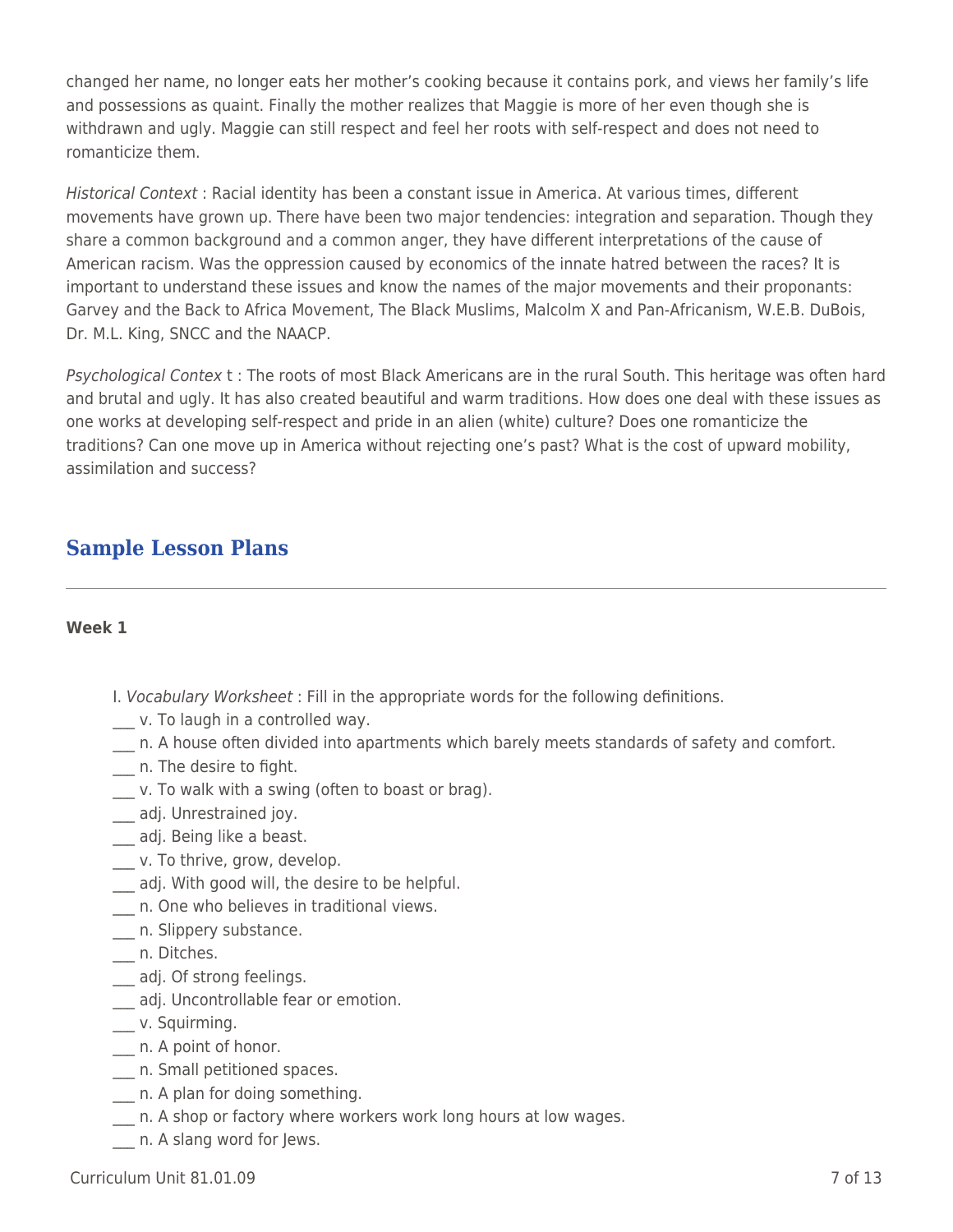\_\_\_ adj. Having been affected by Tuberculosis.

\_\_\_ n. A break or tearing apart.

\_\_\_ n. A series of raids and executions in Tzarist Russia against the Jews.

\_\_\_ n. A private club for members of the Democratic Party in New York City around 1900. They ruled the city.

tubercular pugnacity slime

snicker scheme Tammany Hall

rupture kike conservative

tenement sweatshop brutal

scruples trenches flourish

cubicles writhing philanthropic

Russian Pogrom swagger hysterical

passionate exuberant

Choose one assignment:

a. Write a sentence for each word. Use the word correctly and in such a way that its meaning is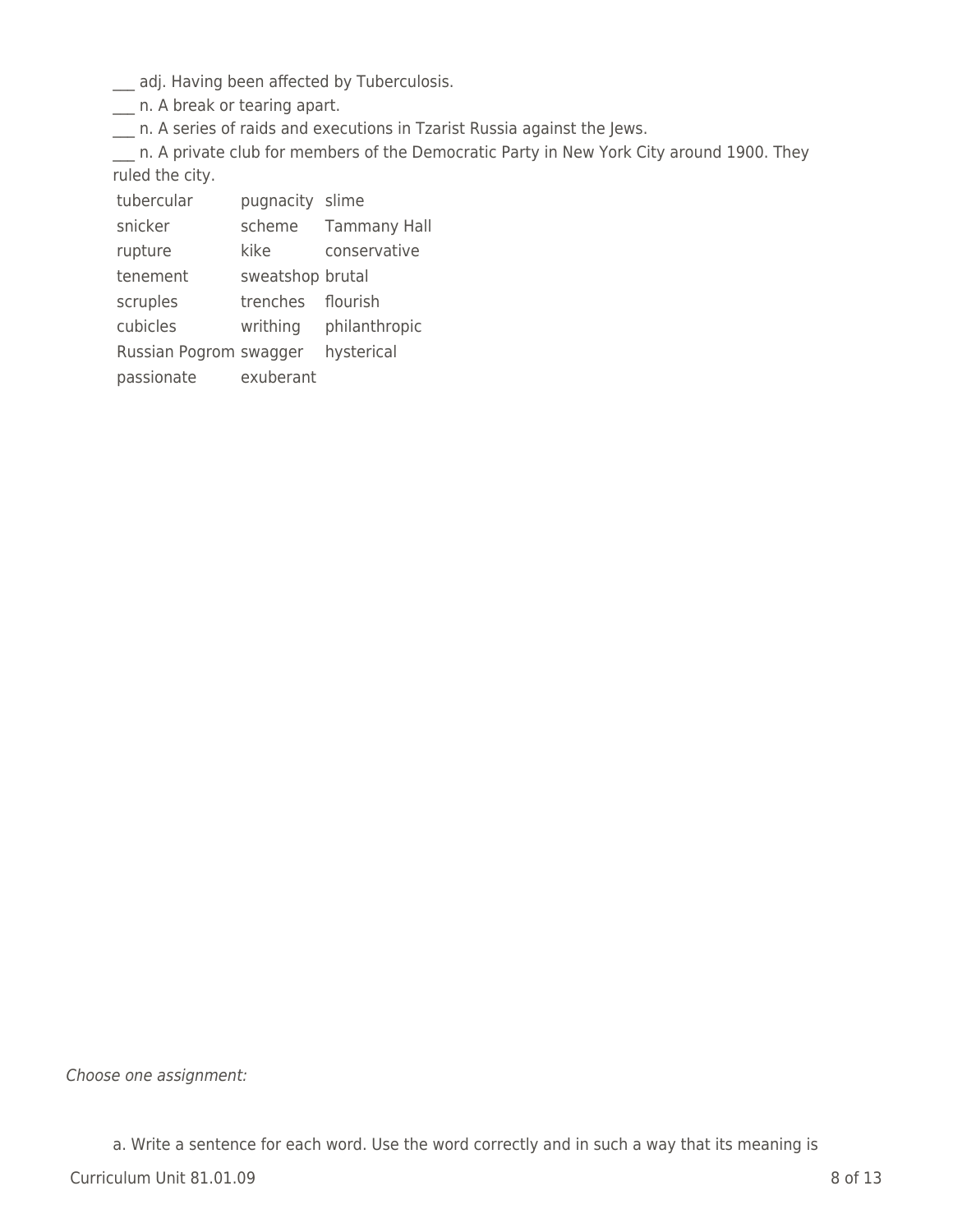clear.

b. Write a story using 20 of these words correctly.

II. Writing Assignment: Writing a summary : Answer the following questions.

Use full sentences.

- 1. Who is Nigger?
- 2. Who is susie?
- 3. Describe Kid Louie.
- 4. What information do you have about Harry, the Pimp?
- 5. Who is telling the story?
- 6. Describe Ida.
- 7. Who is Mr. Zunzer?
- 8. Why did Mr. Zunzer keep the whores in his house?
- 9. What did the author think of school as a child?

10. What role did gangs play for the young Jews in the ghettos?

Now write a brief summary of the story.

III. Writing Assignment : Writing on a Theme .

These are sample questions. The real ones should be developed from the class discussion about the story. A minimum of one page of writing.

a. We all live in neighborhoods. Describe your neighborhood. Include the major characters that influenced you as you grew up in that neighborhood.

b. One of the major themes in this excerpt is the cost of survival in a brutal environment. Write a story about someone who was forced to act in someway because of serious need of money.

c. Gangs give their members a sense of belonging and a feeling of security. Write a diary of a member of a gang.

d. What ways could a ghetto resident leave the ghetto? Write the story of a person who leaves the ghetto for a "better" neighborhood. Remember there are usually both benefits and costs. e. After viewing a series of slides of ghetto life, pick one slide and write a story about it.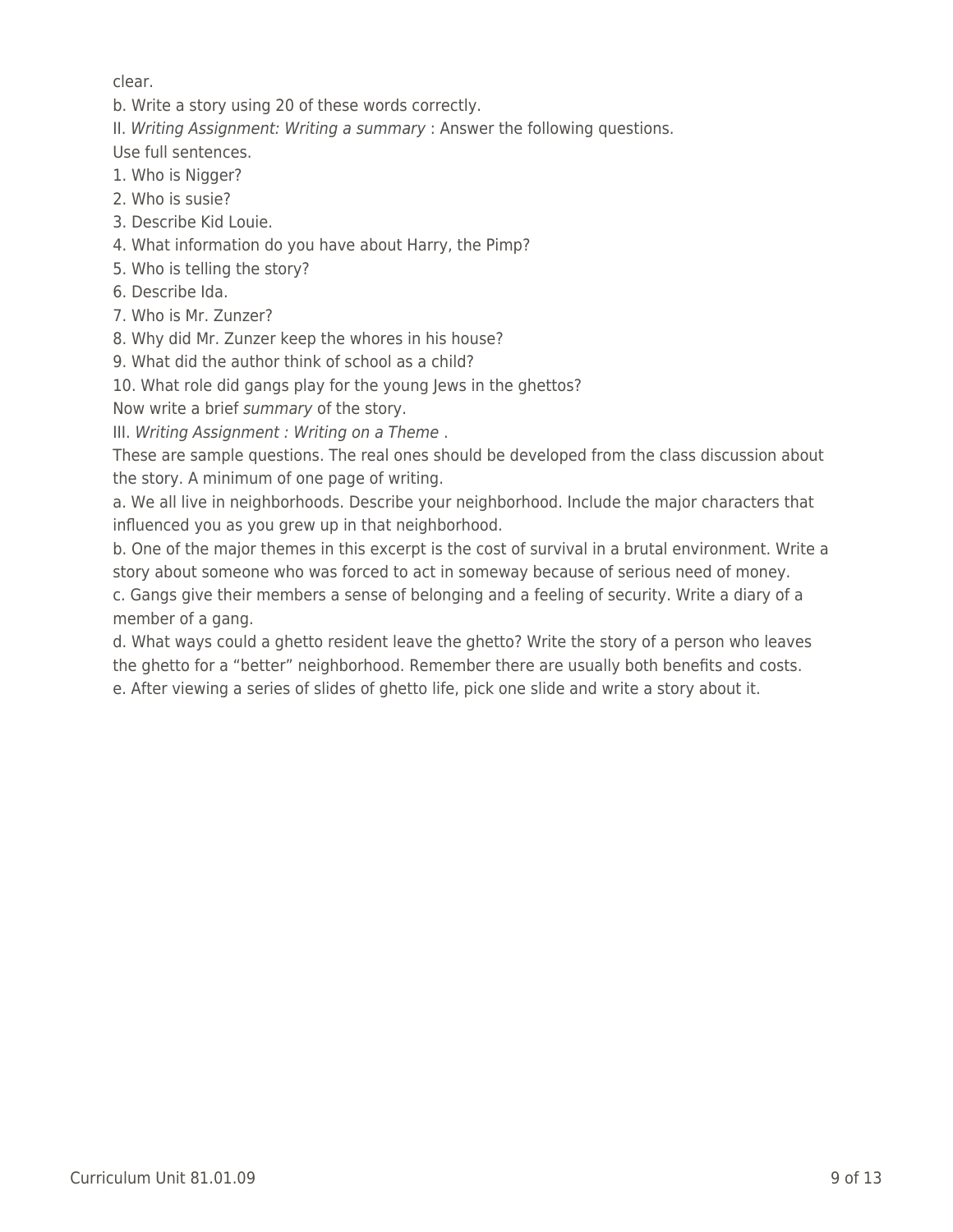# **Teacher's Bibliography**

Baxandall, Lee, ed., Radical Perspectives in the Arts . Middlesex, England: Pelican Books, l972.

Collection of essays from a Marxist perspective. They discuss art and literature from social and historical viewpoints as well as literary ones.

Berger, John, Ways of Seeing . London: Penguin Books, 19771.

Wonderful photoessays on the relationship between seeing and words.

Erikson, Erik, Childhood and Society . New York: W.W. Norton and Company, 1963.

Presentation of Erikson's theory of the eight stages of human development and how culture and life experiences influence development.

Erikson, Erik, Identity: Youth and Crisis . New York: W.W. Norton Company, 1968.

Erikson analyses his view of the growth of identity and role differentiation. Thoughtful way to present and discuss psychological issues of adolescents.

Vygotsky, Lev S., Thought and Language . Cambridge, Mass.: MIT Press, 1962.

Interesting presentation of two different views of human development: Vygotsky's interaction approach and Piaget's stages approach.

Williams, Raymond, Marxism and Literature . Oxford, England: Oxford University Press, 1977.

Williams analyses different aspects of modern culture from and extremely interesting Marxist perspective. Many new ideas to work with.

Zinn, Howard, A People's History of the United States. New York: Harper and Row, Publishers, 1980.

American History seen from the perspective of the minorities and the oppressed. An interesting approach to seeing history from "the other side."

### **Student's Bibliography**

Anderson, Sherwood, Short Stories . New York: Hill and Wang, 1962.

Short stories which deal with individuals in small towns in America and their dreams. Great stuff for the kids.

Anderson, Sherwood, Winnesberg, Ohio . New York: The Viking Press, 1919.

Stories about life in a small American town of the early 20th century. The author is very sensitive to how people feel and how they tend to show their feelings.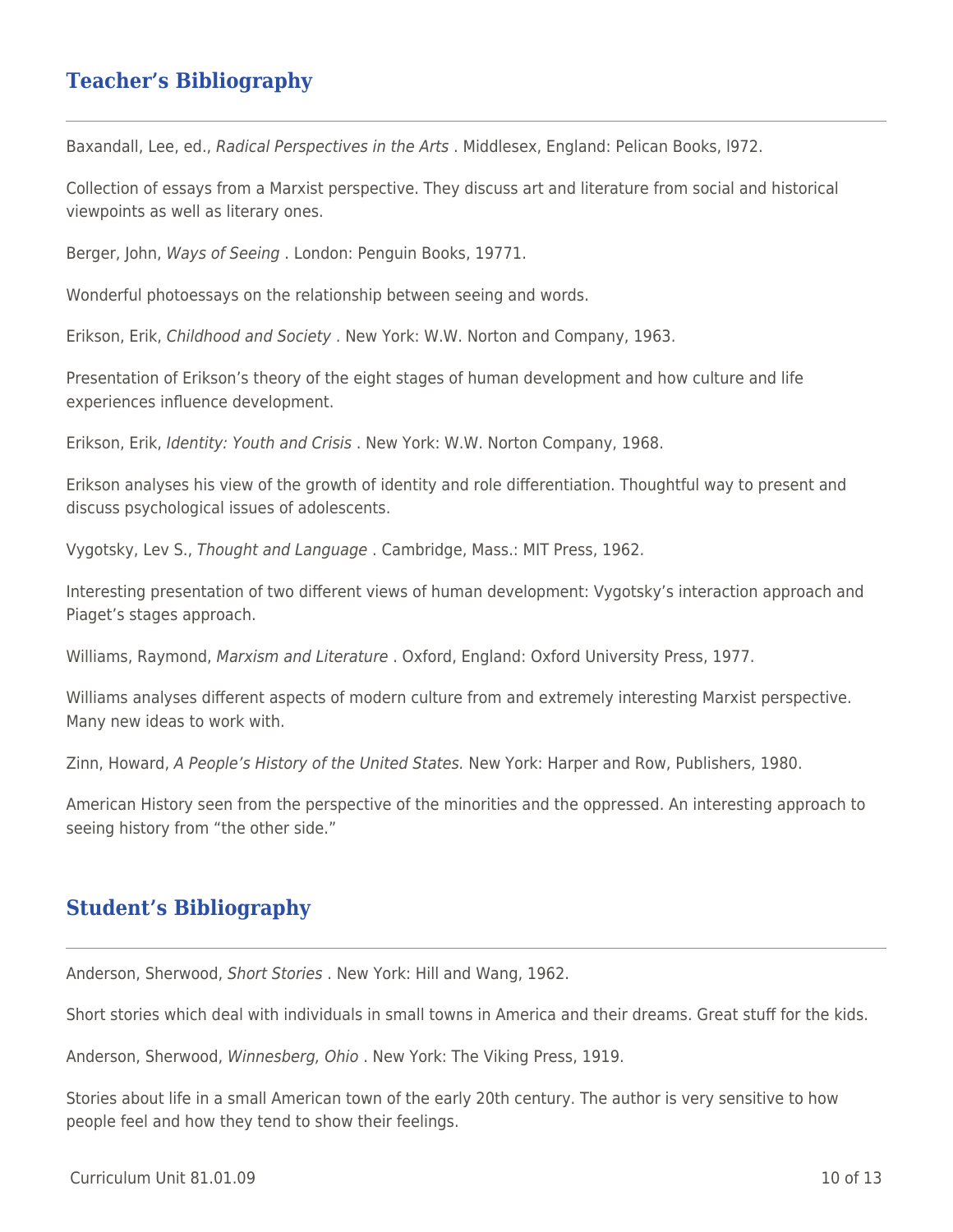Angelou, Maya, I Know Why The Caged Bird Sings . New York: Bantam

Books, 1971.

The first of a three part autobiography. In this segment she talks about her childhood and adolescence in the rural south and then in California.

Arnow, Harriet, The Dollmaker . New York: Avon Books, 1972.

The story of a woman and her family when they are forced to move from the southern mountains to Chicago during the Second World War. Wonderful feeling for life in the housing projects and the struggle for survival among these southern whites.

Baldwin, James, Go Tell It On The Mountain . New York: Dell Publishing Company, 1953.

A powerful story of the dynamics and feelings in a black family that moves to New York from the rural south. The focus is the development of Black consciousness in an adolescent boys as his family holds on to the traditional religion of southern Blacks.

Childress, Alice, A Short Walk . New York: Avon Book, 1979.

An interesting story of a Black woman's life in a rural southern town and then in New York. She gives a vivd description of life in Harlem in the forties, fifties and sixties.

Chopin, Kate, The Awakening and Other Stories . New York: Holt, Rinehart and Winston, Inc., 1970.

Short, emotionally intense stories about life on the plantations of southern Louisiana around the turn of the century. She is particularly interested in racial and sexual issues.

Fitzgerald F. Scott, The Short Stories of Fitzgerald . New York: Charles Scribner, Sons, 1957.

Assorted stories about life among the rich and those aspiring to become rich in the 20s and 30s. Difficult reading for some students though many are about adolescents.

Gaines, Ernest, Bloodline . New York: W.W. Norton and Company, 1968.

Collection of Short stories which are powerful descriptions of the changing nature of rural southern life. He is particularly interested in the psychological impact of America's racial heritage.

Gold, Micheal, Jews Without Money . New York: Horace Livewright, 1930.

Wonderful description of life in the Jewish ghetto in the Lower East Side of New York at the turn of the century.

Hemminway, Ernest, The Short Stories of Ernest Hemmingway . New York: Charles Scribner's Sons, 1927.

Exciting and interesting stories but tend to be too sophisticated or on distant subjects for my students.

Hughes, Langston, The Langston Hughes Reader . New York: George Braziller, Inc., 1958.

A collection of poems, short stories, plays and excerpts from larger pieces which deal with many facits of American life. He is particularly interested in how Blacks and whites see each other.

 $Curir$  Unit 81.01.09 11 of 13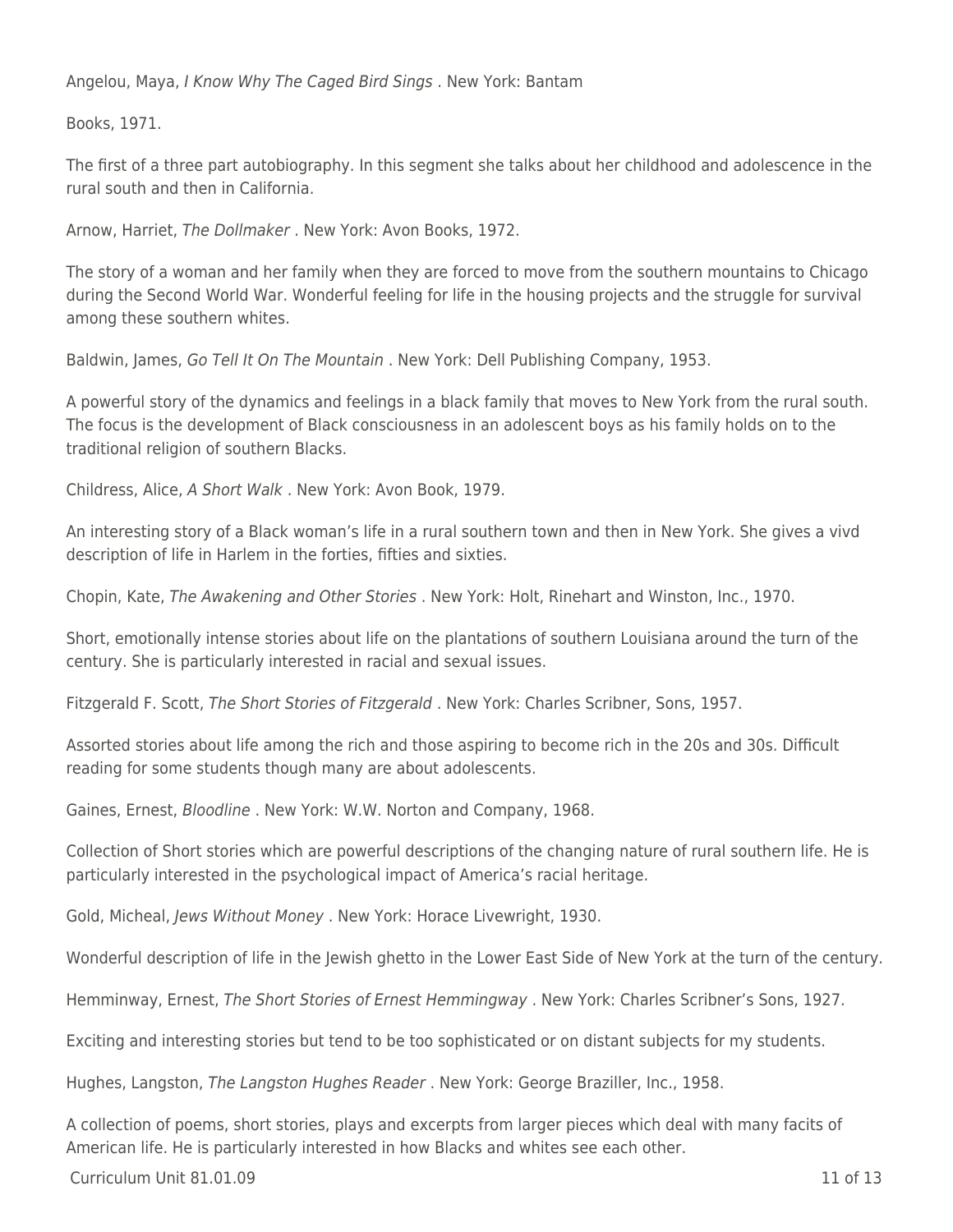Hurston, Zora Neal, Rust Tracks on the Road . New York: Phillip Lippincott, 1971.

An autobiography of a young Black woman growing up in rural Mississippi in the 20s.

Malcolm X, The Autobiography of Malcolm X . New York: Grove Press, Inc., 1966.

Life story of an important leader. Great description of his growth as a thinker.

Miller, Arthur, Collected Plays . New York: Viking Press, 1961.

Contains both "Death of a Salesman" and "A View from The Bridge." Both raise important issues for adolescents.

Morrison, Toni, Sula . New York: A Bantam Book, 1973.

Life in a small town in Ohio as seen through the eyes of a few generations of one family made up mostly of strong, powerful Black women.

Morrison, Toni, Song of Soloman . New York: Signet, 1977.

Story of a young man's journey from a northern city to rural southern town to find his roots. Wonderful descriptions and feeling for people.

Olsen, Tillie, Tell Me A Riddle . New York: A Delta Book, 1960.

Contains "I Stand Here Ironing." Collection of stories about women coming to terms with their lives.

Poole, Ernest, The Harbor . New York: MacMillan Company, 1925.

Young boy grows up on the docks of New York. Warm sensitive description of his learning to leave home and search for new adventure near and on the sea. Life in the 20s.

Thomas, Piri, Down These Mean Streets . New York: Knopf, 1977.

The story of a Puerto Rican Boy growing up in New York in the 60s.

Toomer, Jean, Cane. New York: Harper and Row, Publishers, 1923.

A collection of stories, poems and vignettes about people, places and scenes from the south of the 20s.

Twian, Mark, The Adventures of Huckleberry Finn , New York: Bantam Books, 1965.

Huck leaves home with Jim, the runaway slave, and finds adventure along the Mississippi River.

Walker, Alice, In Love and Trouble . New York: Harcourt Brace Javenovich, 1967.

A collection of short stroies about Black women as they deal with changes in their lives as they become more conscious of themselves as women and Blacks.

Washington, Mary Helen, Midnight Birds . Garden City, New York:. Anchor Books, 1980.